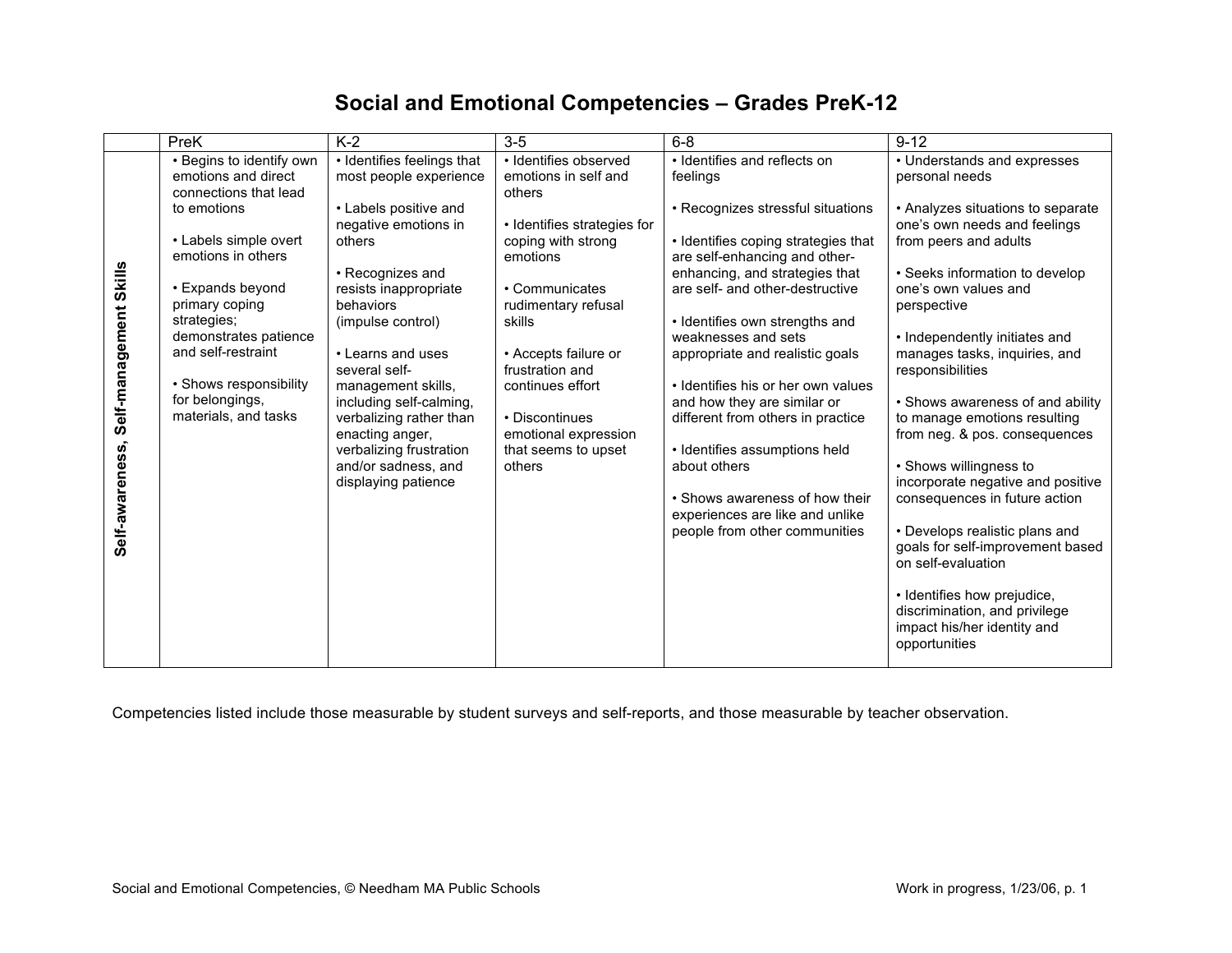|                                 | PreK                     | $K-2$                                            | $3-5$                                | $6 - 8$                                                         | $9 - 12$                            |
|---------------------------------|--------------------------|--------------------------------------------------|--------------------------------------|-----------------------------------------------------------------|-------------------------------------|
|                                 | • Demonstrates care of   | • Begins to be aware                             | • Demonstrates                       | · Identifies strategies to                                      | • Identifies strategies to assess   |
|                                 | others                   | that there are multiple                          | perspective-taking skills            | accurately assess the                                           | others' perspectives; shows         |
|                                 |                          | points of view (cognitive                        |                                      | motivations (positive and                                       | tolerance for divergent views       |
|                                 | • Demonstrates           | and empathetic)                                  | • Negotiates disputes,               | negative) of others                                             |                                     |
|                                 | cooperation, including   |                                                  | de-escalating conflicts              |                                                                 | • Analyzes their own motivation     |
|                                 | sharing and taking       | • Generates alternatives                         |                                      | • Demonstrates strategies for                                   | in relation to others, reflects and |
|                                 | turns, and contributing  | for interpersonal                                | • Shows the ability to be            | negotiating a mutually                                          | considers adjusting                 |
|                                 | to a group effort        | interaction                                      | a member of a group                  | acceptable outcome with another                                 |                                     |
|                                 |                          |                                                  | including negotiating,               | person                                                          | • Negotiates problems effectively   |
|                                 | • Articulates the        | • Resolves conflict                              | encouraging others and               |                                                                 |                                     |
|                                 | importance of            | without fighting                                 | assuming different roles             | • Shows understanding of group                                  | • Demonstrates ability to analyze   |
|                                 | community participation  |                                                  |                                      | dynamics and group participation                                | problem situations and apply a      |
|                                 | (classroom community)    | • Shows the ability to be<br>a member of a group | • Demonstrates skills for            |                                                                 | range of intervention strategies    |
|                                 | • Is able to gain access | including cooperating,                           | making friends                       | • Identifies the feelings of others<br>and can communicate that | • Productively assumes various      |
|                                 | to peers at work and     | being considerate and                            | • Listens carefully                  | awareness to the other                                          | roles in a group situation          |
|                                 | play                     | being helpful                                    |                                      |                                                                 |                                     |
|                                 |                          |                                                  | • Identifies if peers                | • Recognizes characteristics                                    | • Identifies and manages            |
|                                 | • With prompting,        | • Initiates interactions                         | influence choices and                | necessary to make lasting and                                   | emotions to enhance                 |
|                                 | begins to differentiate  | with others                                      | consequences of that                 | intimate friendships                                            | constructive interaction and to     |
|                                 | others' intentional and  |                                                  | influence                            |                                                                 | build relationships                 |
| Social and Interpersonal Skills | unintentional actions    | • Identifies situations in                       |                                      | • Recognizes and strives to                                     |                                     |
|                                 |                          | which it is appropriate to                       | • Knows assertiveness                | understand and respect                                          | • Demonstrates abilities to form    |
|                                 | • Asks for what they     | seek help and to                                 | skills and can/will use              | differences in others                                           | and maintain lasting and intimate   |
|                                 | need                     | demonstrate help-                                | them when needed                     |                                                                 | friendships                         |
|                                 |                          | seeking skills                                   |                                      | • Demonstrates responsible                                      |                                     |
|                                 | • Responds to requests   |                                                  | • Admits mistakes and                | school citizenship                                              | • Demonstrates abilities to         |
|                                 | from others              | • Verbalizes that his or                         | apologizes when                      |                                                                 | participate positively in the       |
|                                 | • Follows directions     | her needs and wishes                             | appropriate                          | • Constructs an I-message,                                      | school community                    |
|                                 |                          | matter                                           |                                      | knows when to use it                                            |                                     |
|                                 |                          |                                                  | • Demonstrates                       |                                                                 | • Understands and demonstrates      |
|                                 |                          | • Can read and send                              | competencies for                     | • Identifies teasing, bullying, and                             | responsible behavior in (peer)      |
|                                 |                          | basic non-verbal cues                            | dealing with challenging             | prejudice                                                       | group settings                      |
|                                 |                          | for positive social                              | social interactions, such            |                                                                 |                                     |
|                                 |                          | interaction                                      | as gossip, teasing, and<br>exclusion | • Recognizes negative peer<br>pressure and uses appropriate     | • Uses refusal skills and           |
|                                 |                          |                                                  |                                      | refusal skills                                                  | assertion skills comfortably        |
|                                 |                          |                                                  |                                      |                                                                 | • Uses historical and current       |
|                                 |                          |                                                  |                                      | • Recognizes situations where                                   | social context to analyze           |
|                                 |                          |                                                  |                                      | help is needed and seeks it                                     | dynamics of conflicts and           |
|                                 |                          |                                                  |                                      |                                                                 | differences                         |
|                                 |                          |                                                  |                                      | • Develops and demonstrates                                     |                                     |
|                                 |                          |                                                  |                                      | leadership skills                                               | • Shows respect for and takes       |
|                                 |                          |                                                  |                                      |                                                                 | action to protect others' rights    |
|                                 |                          |                                                  |                                      | • Utilizes ally skills                                          |                                     |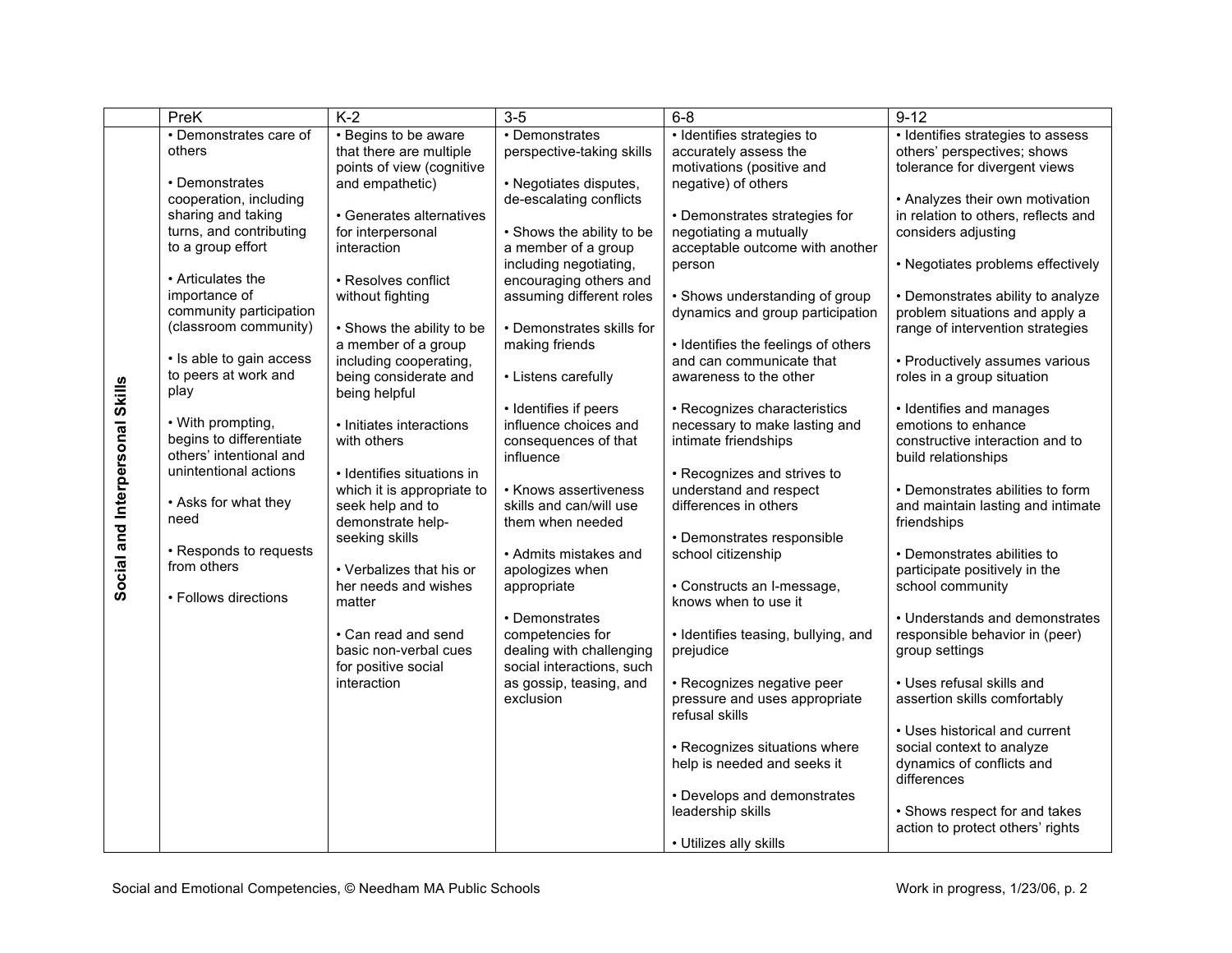|  |  | • Uses vocabulary of stereotype,<br>prejudice, generalization, etc., to<br>analyze conflicts and differences | • Helps others recognize<br>consequences of risky behaviors                     |
|--|--|--------------------------------------------------------------------------------------------------------------|---------------------------------------------------------------------------------|
|  |  | • Shows awareness of others'<br>rights in interpersonal<br>interactions and larger contexts                  | • Helps others negotiate problem<br>situations<br>• Helps others assume various |
|  |  |                                                                                                              | roles in groups<br>• Helps others engage in<br>perspective-taking               |

Competencies listed include those measurable by student surveys and self-reports, and those measurable by teacher observation.